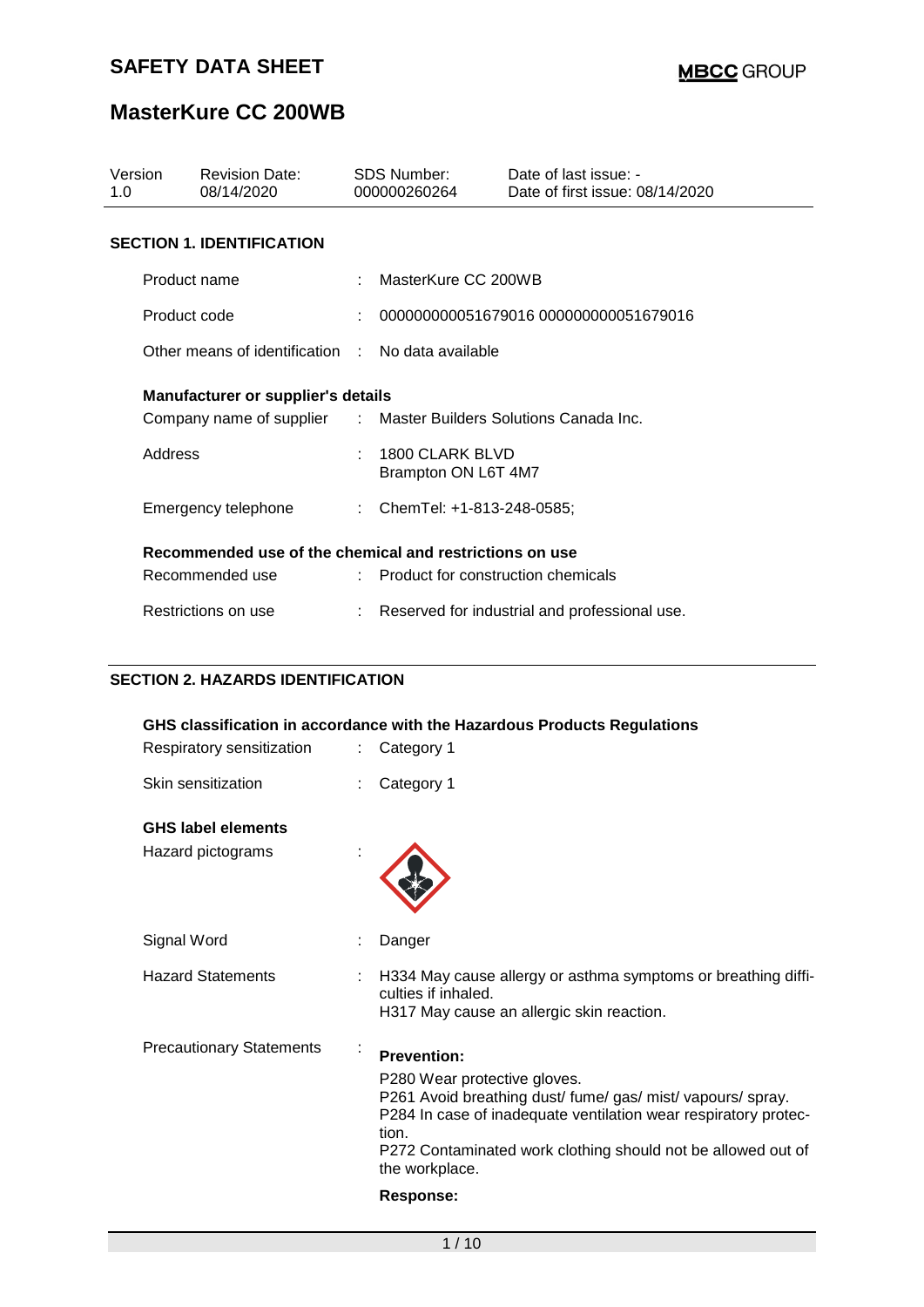# **MasterKure CC 200WB**

|                                     |                                                     | P304 + P341 + P311 IF INHALED: If breathing is difficult, re-                                                                                                                                                                                                                                                           |
|-------------------------------------|-----------------------------------------------------|-------------------------------------------------------------------------------------------------------------------------------------------------------------------------------------------------------------------------------------------------------------------------------------------------------------------------|
|                                     | CENTER or doctor/physician.<br>and water.<br>reuse. | move to fresh air and keep at rest in a position comfortable for<br>breathing. Call a POISON CENTER or doctor/physician.<br>P333 + P311 If skin irritation or rash occurs: Call a POISON<br>P303 + P352 IF ON SKIN (or hair): Wash with plenty of soap<br>P362 + P364 Take off contaminated clothing and wash it before |
|                                     | Disposal:<br>waste collection point.                | P501 Dispose of contents/container to appropriate hazardous                                                                                                                                                                                                                                                             |
| Other hazards<br>No data available. |                                                     |                                                                                                                                                                                                                                                                                                                         |

Chemical nature : No data available.

#### **Components**

| Chemical name                    | CAS-No.   | Concentration (% w/w) |
|----------------------------------|-----------|-----------------------|
| 1-phenoxypropan-2-ol             | 1770-35-4 | $>= 3 - 5$            |
| diammonium peroxodisulphate; am- | 7727-54-0 | $>= 0 - 1$            |
| monium persulphate               |           |                       |

### **SECTION 4. FIRST AID MEASURES**

| General advice          | Move out of dangerous area.<br>Show this material safety data sheet to the doctor in attend-<br>ance.<br>Do not leave the victim unattended.                                                                          |
|-------------------------|-----------------------------------------------------------------------------------------------------------------------------------------------------------------------------------------------------------------------|
| If inhaled              | : Call a physician or poison control center immediately.<br>If unconscious, place in recovery position and seek medical<br>advice.                                                                                    |
| In case of skin contact | : If on skin, rinse well with water.                                                                                                                                                                                  |
| In case of eye contact  | $\therefore$ Flush eyes with water as a precaution.<br>Remove contact lenses.<br>Protect unharmed eye.<br>Keep eye wide open while rinsing.<br>If eye irritation persists, consult a specialist.                      |
| If swallowed            | Keep respiratory tract clear.<br>Do not give milk or alcoholic beverages.<br>Never give anything by mouth to an unconscious person.<br>If symptoms persist, call a physician.<br>Take victim immediately to hospital. |
| Most important symptoms | May cause an allergic skin reaction.                                                                                                                                                                                  |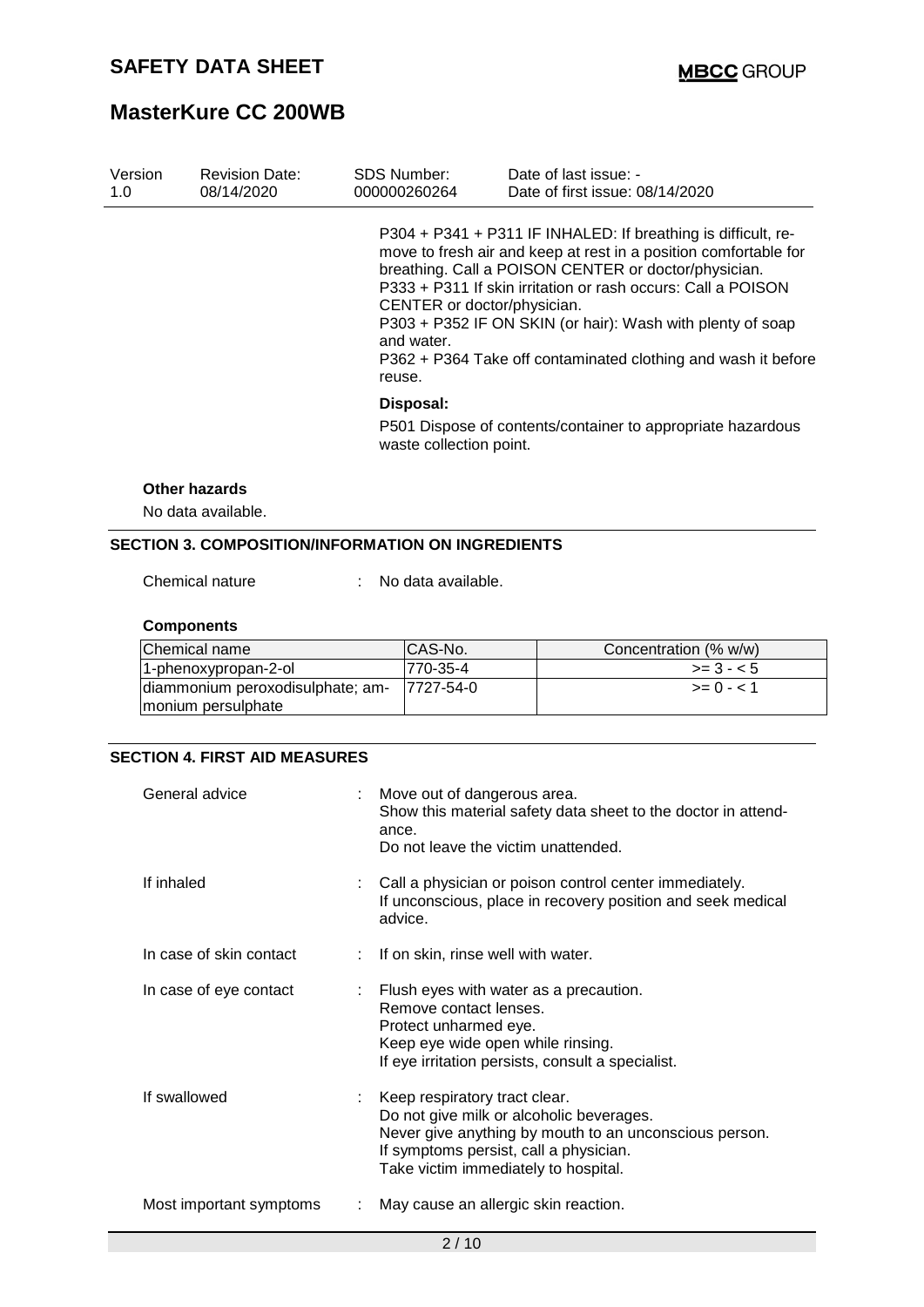# **MasterKure CC 200WB**

| Version<br>1.0                         |                   | <b>Revision Date:</b><br>08/14/2020           |                       | <b>SDS Number:</b><br>000000260264                                                 | Date of last issue: -<br>Date of first issue: 08/14/2020                                                                                               |
|----------------------------------------|-------------------|-----------------------------------------------|-----------------------|------------------------------------------------------------------------------------|--------------------------------------------------------------------------------------------------------------------------------------------------------|
| and effects, both acute and<br>delayed |                   |                                               | ties if inhaled.      | May cause allergy or asthma symptoms or breathing difficul-                        |                                                                                                                                                        |
|                                        |                   | Notes to physician                            |                       | Treat symptomatically.                                                             |                                                                                                                                                        |
|                                        |                   | <b>SECTION 5. FIRE-FIGHTING MEASURES</b>      |                       |                                                                                    |                                                                                                                                                        |
|                                        |                   | Suitable extinguishing media                  | ÷                     | Water spray<br>Foam<br>Dry powder<br>Carbon dioxide (CO2)                          |                                                                                                                                                        |
|                                        | media             | Unsuitable extinguishing                      | ÷                     | High volume water jet                                                              |                                                                                                                                                        |
|                                        | fighting          | Specific hazards during fire                  | $\mathbb{C}^{\times}$ |                                                                                    | See SDS section 10 - Stability and reactivity.                                                                                                         |
|                                        | ucts              | Hazardous combustion prod-                    | - 11                  | harmful vapours<br>nitrogen oxides<br>fumes/smoke<br>carbon black<br>carbon oxides |                                                                                                                                                        |
|                                        |                   | Further information                           |                       |                                                                                    | Standard procedure for chemical fires.<br>Use extinguishing measures that are appropriate to local cir-<br>cumstances and the surrounding environment. |
|                                        | for fire-fighters | Special protective equipment :                |                       | essary.                                                                            | Wear self-contained breathing apparatus for firefighting if nec-                                                                                       |
|                                        |                   | <b>SECTION 6. ACCIDENTAL RELEASE MEASURES</b> |                       |                                                                                    |                                                                                                                                                        |
|                                        |                   | Personal precautions, protec- :               |                       | Use personal protective equipment.                                                 |                                                                                                                                                        |

| Personal precautions, protec-<br>tive equipment and emer-<br>gency procedures | Use personal protective equipment.<br>Ensure adequate ventilation.                                                                                                                           |
|-------------------------------------------------------------------------------|----------------------------------------------------------------------------------------------------------------------------------------------------------------------------------------------|
| Environmental precautions                                                     | : Prevent product from entering drains.<br>Prevent further leakage or spillage if safe to do so.<br>If the product contaminates rivers and lakes or drains inform<br>respective authorities. |
| Methods and materials for<br>containment and cleaning up                      | Soak up with inert absorbent material (e.g. sand, silica gel,<br>acid binder, universal binder, sawdust).<br>Keep in suitable, closed containers for disposal.                               |

## **SECTION 7. HANDLING AND STORAGE**

| Advice on protection against | : Product is not explosive. |
|------------------------------|-----------------------------|
| fire and explosion           |                             |

Normal measures for preventive fire protection.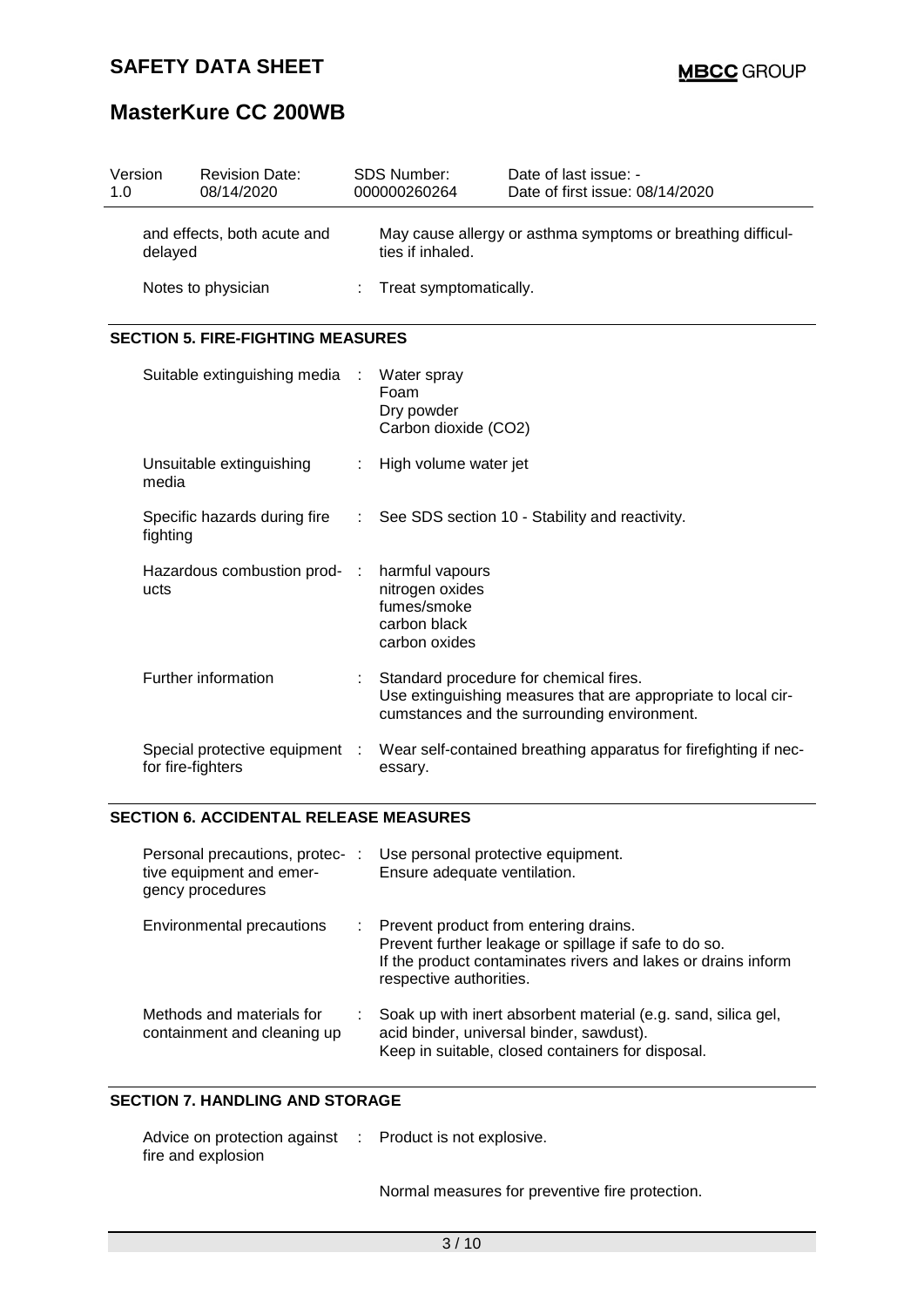# **MasterKure CC 200WB**

| Version<br>1.0 | <b>Revision Date:</b><br>08/14/2020            | <b>SDS Number:</b><br>000000260264                                                                                                          | Date of last issue: -<br>Date of first issue: 08/14/2020                                                                                                                                                                                                                                                                                                                                                                                                                                            |
|----------------|------------------------------------------------|---------------------------------------------------------------------------------------------------------------------------------------------|-----------------------------------------------------------------------------------------------------------------------------------------------------------------------------------------------------------------------------------------------------------------------------------------------------------------------------------------------------------------------------------------------------------------------------------------------------------------------------------------------------|
|                | Advice on safe handling                        | Avoid formation of aerosol.<br>Do not breathe vapors/dust.<br>Avoid contact with skin and eyes.<br>plication area.<br>regulations.<br>used. | Avoid exposure - obtain special instructions before use.<br>For personal protection see section 8.<br>Smoking, eating and drinking should be prohibited in the ap-<br>Provide sufficient air exchange and/or exhaust in work rooms.<br>Dispose of rinse water in accordance with local and national<br>Persons susceptible to skin sensitization problems or asthma,<br>allergies, chronic or recurrent respiratory disease should not<br>be employed in any process in which this mixture is being |
|                | Conditions for safe storage                    | place.                                                                                                                                      | Keep container tightly closed in a dry and well-ventilated<br>Electrical installations / working materials must comply with<br>the technological safety standards.                                                                                                                                                                                                                                                                                                                                  |
|                | Further information on stor-<br>age conditions | Protect from direct sunlight.                                                                                                               | Keep only in the original container in a cool, dry, well-<br>ventilated place away from ignition sources, heat or flame.                                                                                                                                                                                                                                                                                                                                                                            |
|                | Materials to avoid                             | Observe VCI storage rules.                                                                                                                  |                                                                                                                                                                                                                                                                                                                                                                                                                                                                                                     |
|                | Recommended storage tem-<br>perature           | 5 °C                                                                                                                                        |                                                                                                                                                                                                                                                                                                                                                                                                                                                                                                     |
|                | Further information on stor-<br>age stability  | Minimum storage temperature:                                                                                                                |                                                                                                                                                                                                                                                                                                                                                                                                                                                                                                     |

#### **SECTION 8. EXPOSURE CONTROLS/PERSONAL PROTECTION**

| Ingredients with workplace control parameters |    |                                                                                                                                          |  |  |  |
|-----------------------------------------------|----|------------------------------------------------------------------------------------------------------------------------------------------|--|--|--|
| <b>Engineering measures</b>                   | t. | No applicable information available.                                                                                                     |  |  |  |
| Personal protective equipment                 |    |                                                                                                                                          |  |  |  |
| Respiratory protection                        |    | : When workers are facing concentrations above the occupa-<br>tional exposure limits they must use appropriate certified<br>respirators. |  |  |  |
| Hand protection                               |    |                                                                                                                                          |  |  |  |
| Remarks                                       |    | : The suitability for a specific workplace should be discussed<br>with the producers of the protective gloves.                           |  |  |  |
| Eye protection                                |    | Eye wash bottle with pure water<br>Tightly fitting safety goggles                                                                        |  |  |  |
| Skin and body protection                      |    | Impervious clothing<br>Choose body protection according to the amount and con-                                                           |  |  |  |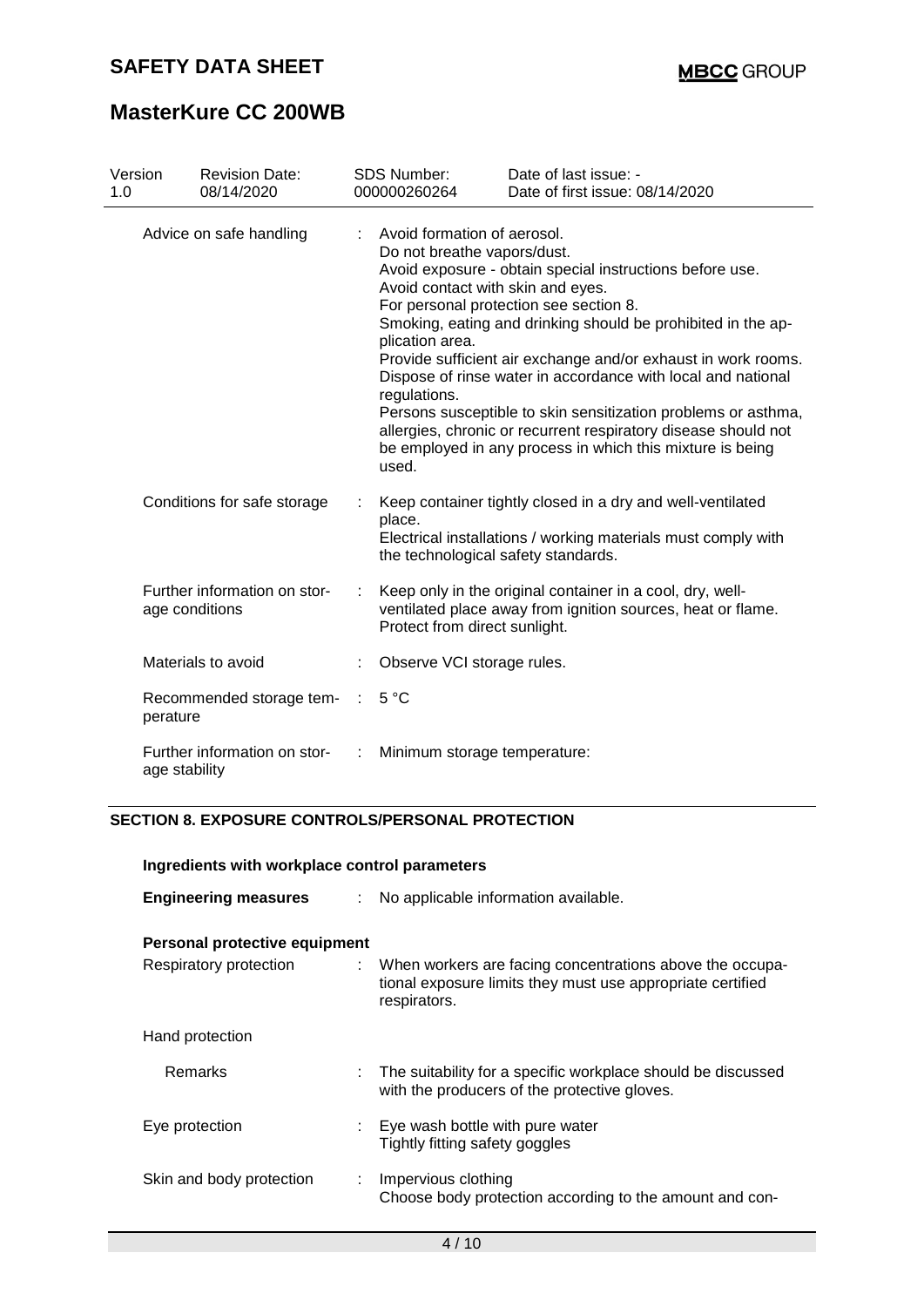# **MasterKure CC 200WB**

| Version<br>1.0 | <b>Revision Date:</b><br>08/14/2020                 |                       | <b>SDS Number:</b><br>000000260264 | Date of last issue: -<br>Date of first issue: 08/14/2020                                                                                                                                                                                                             |
|----------------|-----------------------------------------------------|-----------------------|------------------------------------|----------------------------------------------------------------------------------------------------------------------------------------------------------------------------------------------------------------------------------------------------------------------|
|                |                                                     |                       |                                    | centration of the dangerous substance at the work place.                                                                                                                                                                                                             |
|                | Protective measures                                 |                       | and safety practice.               | Do not inhale gases/vapours/aerosols.<br>Avoid contact with the skin, eyes and clothing.<br>Avoid exposure - obtain special instructions before use.<br>Handle in accordance with good building materials hygiene<br>Wearing of closed work clothing is recommended. |
|                | Hygiene measures                                    |                       |                                    | Wash hands before breaks and at the end of workday.                                                                                                                                                                                                                  |
|                | <b>SECTION 9. PHYSICAL AND CHEMICAL PROPERTIES</b>  |                       |                                    |                                                                                                                                                                                                                                                                      |
|                | Appearance                                          | t                     | liquid                             |                                                                                                                                                                                                                                                                      |
| Color          |                                                     |                       | white                              |                                                                                                                                                                                                                                                                      |
| Odor           |                                                     |                       | like acrylic                       |                                                                                                                                                                                                                                                                      |
|                | <b>Odor Threshold</b>                               |                       | No data available                  |                                                                                                                                                                                                                                                                      |
| pH             |                                                     |                       | 9.4                                |                                                                                                                                                                                                                                                                      |
|                | Melting point                                       |                       |                                    | No applicable information available.                                                                                                                                                                                                                                 |
|                | Freezing point                                      |                       |                                    | No applicable information available.                                                                                                                                                                                                                                 |
|                | Boiling point                                       |                       | 242.78 °C                          |                                                                                                                                                                                                                                                                      |
|                | Flash point                                         |                       | 93.34 °C                           |                                                                                                                                                                                                                                                                      |
|                | Evaporation rate                                    |                       |                                    | No applicable information available.                                                                                                                                                                                                                                 |
|                | Flammability (solid, gas)                           |                       | not highly flammable               | Method: derived from flash point                                                                                                                                                                                                                                     |
|                | Upper explosion limit / Upper<br>flammability limit | $\mathbb{Z}^{\times}$ | $9.4\%$ (V)                        |                                                                                                                                                                                                                                                                      |
|                | Lower explosion limit / Lower<br>flammability limit | ÷.                    | $0.7 \%$ (V)                       |                                                                                                                                                                                                                                                                      |
|                | Vapor pressure                                      |                       | No data available.                 |                                                                                                                                                                                                                                                                      |
|                | Relative vapor density                              |                       | Heavier than air.                  |                                                                                                                                                                                                                                                                      |
|                | Relative density                                    |                       | 1.0327                             |                                                                                                                                                                                                                                                                      |
| Density        |                                                     |                       | 1.0327 g/cm3 (20 °C)               |                                                                                                                                                                                                                                                                      |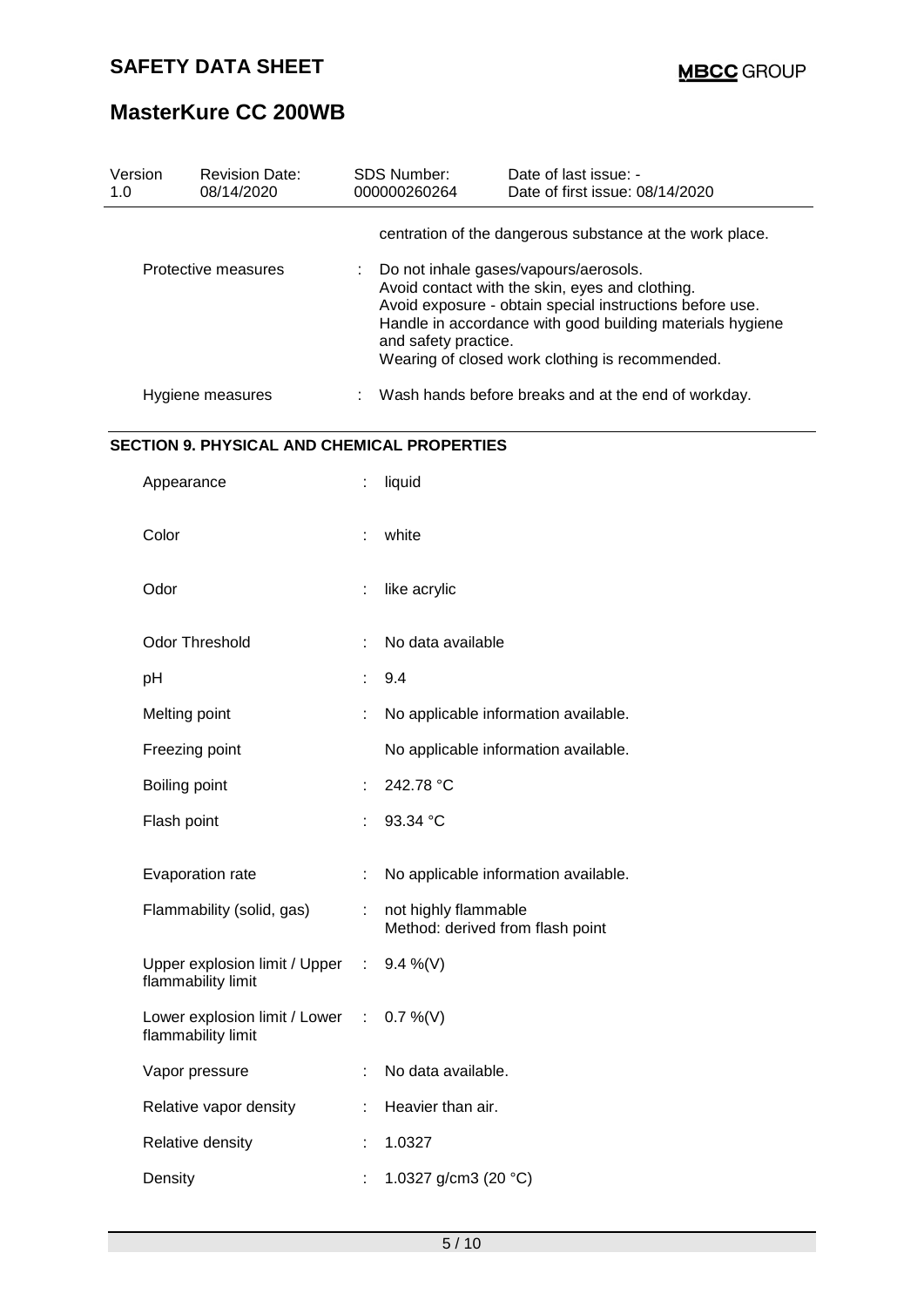# **MasterKure CC 200WB**

| <b>Bulk density</b><br>not applicable<br>÷                                                                |  |
|-----------------------------------------------------------------------------------------------------------|--|
|                                                                                                           |  |
| Solubility(ies)<br>Water solubility<br>partly soluble                                                     |  |
| Solubility in other solvents<br>No applicable information available.<br>÷                                 |  |
| Partition coefficient: n-<br>No data available.<br>octanol/water                                          |  |
| No data available<br>Autoignition temperature<br>÷                                                        |  |
| No decomposition if stored and handled as pre-<br>Decomposition temperature<br>scribed/indicated.         |  |
| Viscosity<br>Viscosity, dynamic<br>No data available.                                                     |  |
| Viscosity, kinematic<br>No applicable information available.                                              |  |
| <b>Explosive properties</b><br>Not explosive<br>Not explosive                                             |  |
| Oxidizing properties<br>Based on its structural properties the product is not classified<br>as oxidizing. |  |
| Sublimation point<br>No applicable information available.                                                 |  |
| Molecular weight<br>No data available                                                                     |  |

#### **SECTION 10. STABILITY AND REACTIVITY**

| Reactivity                              | ÷.            | No decomposition if stored and applied as directed. |
|-----------------------------------------|---------------|-----------------------------------------------------|
| Chemical stability                      | ÷.            | No decomposition if stored and applied as directed. |
| Possibility of hazardous reac-<br>tions | $\mathcal{L}$ | No decomposition if stored and applied as directed. |
| Conditions to avoid                     | t.            | See SDS section 7 - Handling and storage.           |
| Incompatible materials                  | ÷.            | Strong oxidizing agents                             |
| Hazardous decomposition<br>products     |               | carbon oxides                                       |

#### **SECTION 11. TOXICOLOGICAL INFORMATION**

#### **Acute toxicity**

Not classified based on available information.

#### **Product:**

Acute oral toxicity : Remarks: No applicable information available.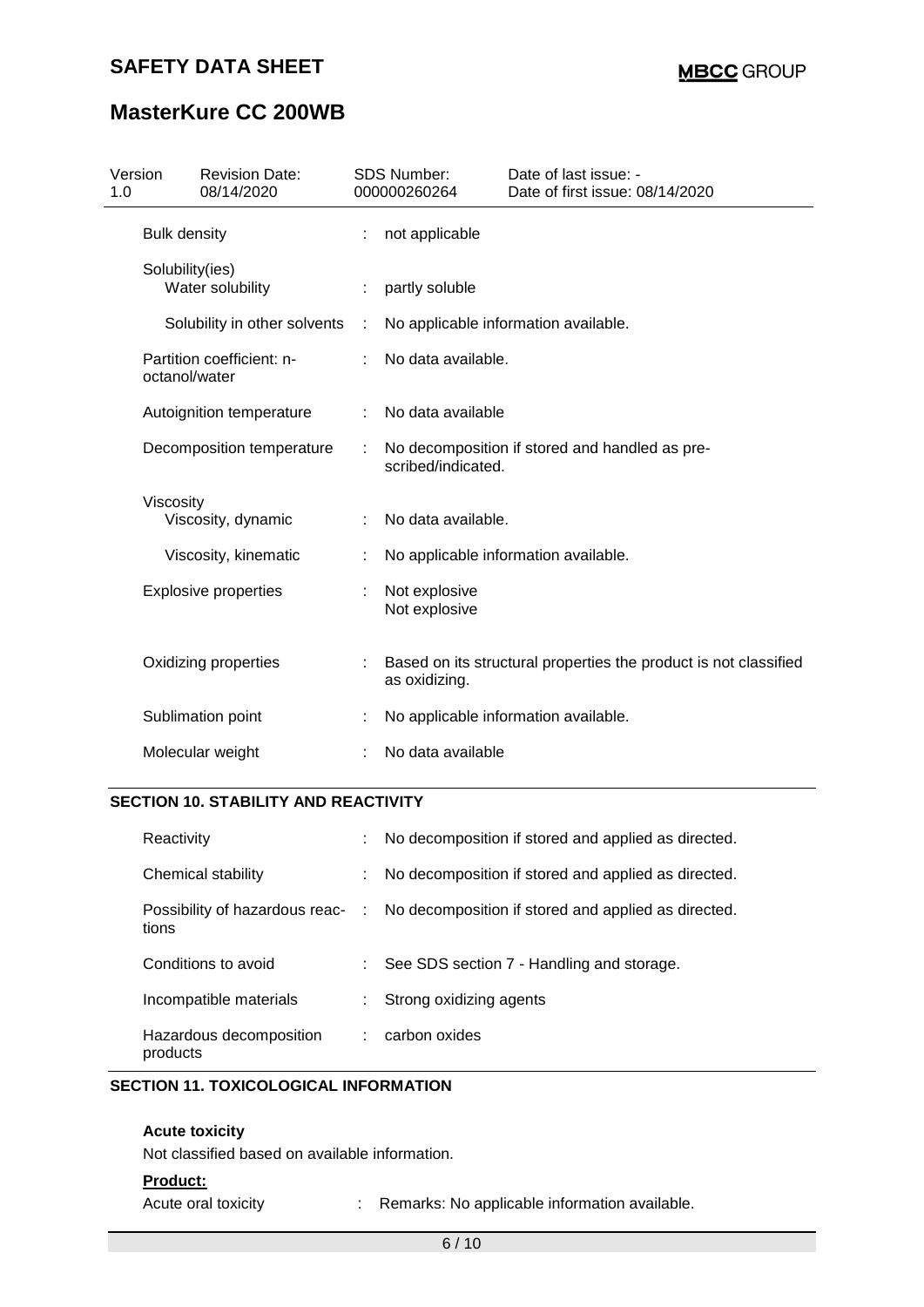# **MasterKure CC 200WB**

| Version<br>1.0 | <b>Revision Date:</b><br>08/14/2020                                                                            | <b>SDS Number:</b><br>000000260264 | Date of last issue: -<br>Date of first issue: 08/14/2020                                                             |  |  |
|----------------|----------------------------------------------------------------------------------------------------------------|------------------------------------|----------------------------------------------------------------------------------------------------------------------|--|--|
|                |                                                                                                                |                                    |                                                                                                                      |  |  |
|                | Acute inhalation toxicity                                                                                      | ÷                                  | Remarks: No applicable information available.                                                                        |  |  |
|                | Acute dermal toxicity                                                                                          |                                    | Remarks: No applicable information available.                                                                        |  |  |
|                | <b>Skin corrosion/irritation</b><br>Not classified based on available information.                             |                                    |                                                                                                                      |  |  |
|                | Product:                                                                                                       |                                    |                                                                                                                      |  |  |
|                | <b>Remarks</b><br>May cause skin irritation and/or dermatitis.                                                 |                                    |                                                                                                                      |  |  |
|                | Serious eye damage/eye irritation                                                                              |                                    |                                                                                                                      |  |  |
|                | Not classified based on available information.                                                                 |                                    |                                                                                                                      |  |  |
|                | <b>Product:</b><br>Remarks                                                                                     | and the skin.                      | Vapors may cause irritation to the eyes, respiratory system                                                          |  |  |
|                | <b>Respiratory or skin sensitization</b>                                                                       |                                    |                                                                                                                      |  |  |
|                | <b>Skin sensitization</b>                                                                                      |                                    |                                                                                                                      |  |  |
|                | May cause an allergic skin reaction.                                                                           |                                    |                                                                                                                      |  |  |
|                | <b>Respiratory sensitization</b><br>May cause allergy or asthma symptoms or breathing difficulties if inhaled. |                                    |                                                                                                                      |  |  |
|                | Product:<br>Remarks                                                                                            | Causes sensitization.              |                                                                                                                      |  |  |
|                | <b>Germ cell mutagenicity</b><br>Not classified based on available information.                                |                                    |                                                                                                                      |  |  |
|                | Carcinogenicity<br>Not classified based on available information.                                              |                                    |                                                                                                                      |  |  |
|                | <b>Reproductive toxicity</b>                                                                                   |                                    |                                                                                                                      |  |  |
|                | Not classified based on available information.                                                                 |                                    |                                                                                                                      |  |  |
|                | <b>STOT-single exposure</b><br>Not classified based on available information.                                  |                                    |                                                                                                                      |  |  |
|                | <b>STOT-repeated exposure</b>                                                                                  |                                    |                                                                                                                      |  |  |
|                | Not classified based on available information.                                                                 |                                    |                                                                                                                      |  |  |
|                | <b>Aspiration toxicity</b>                                                                                     |                                    |                                                                                                                      |  |  |
|                | Not classified based on available information.                                                                 |                                    |                                                                                                                      |  |  |
|                | <b>Further information</b>                                                                                     |                                    |                                                                                                                      |  |  |
|                | Product:                                                                                                       |                                    |                                                                                                                      |  |  |
|                | Remarks                                                                                                        |                                    | The product has not been tested. The statement has been<br>derived from the properties of the individual components. |  |  |
|                | <b>Remarks</b>                                                                                                 | No data available                  |                                                                                                                      |  |  |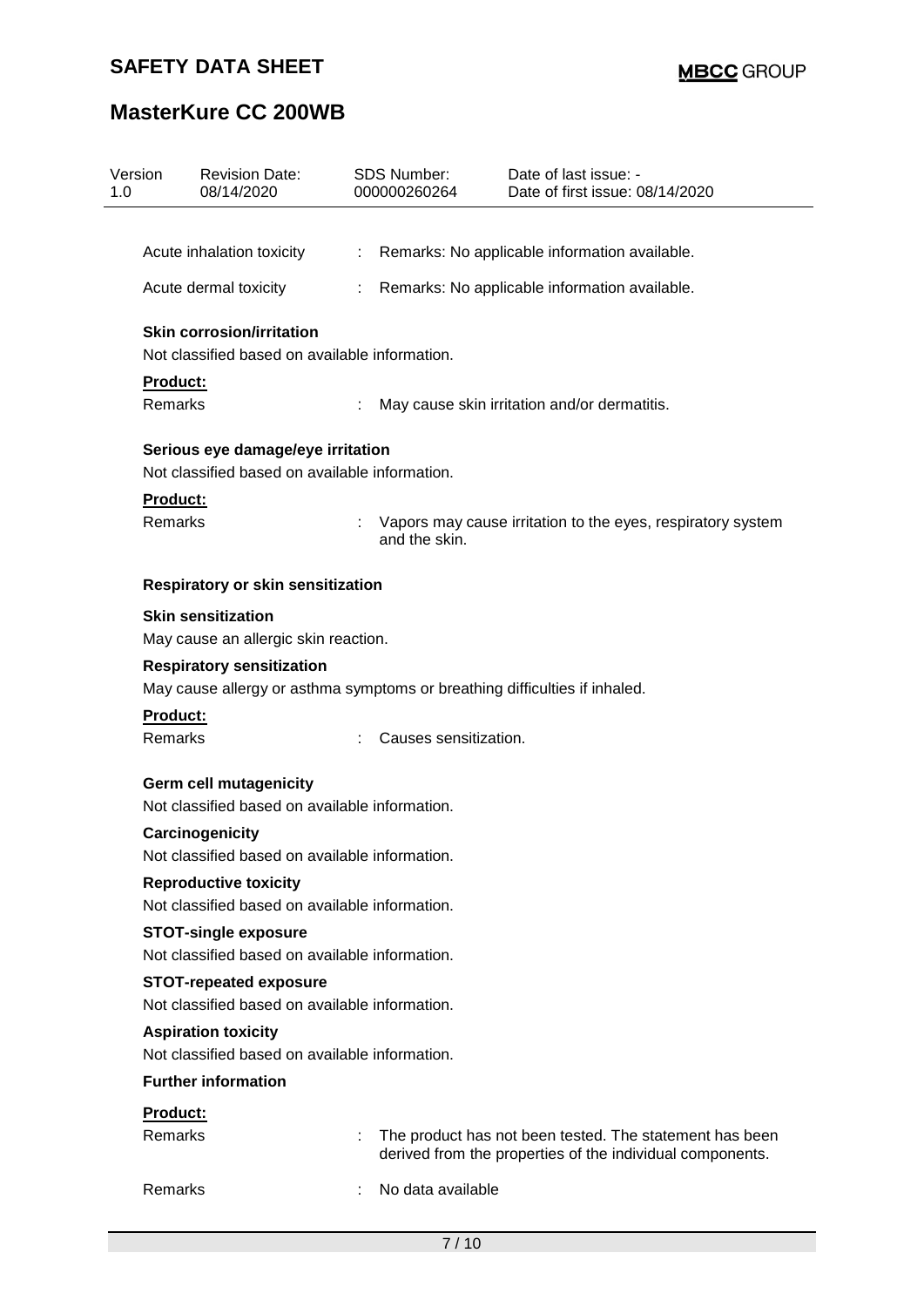# **MasterKure CC 200WB**

| Version<br>1.0 | <b>Revision Date:</b><br>08/14/2020                                                           | SDS Number:<br>000000260264                            | Date of last issue: -<br>Date of first issue: 08/14/2020                                                                                                                                     |
|----------------|-----------------------------------------------------------------------------------------------|--------------------------------------------------------|----------------------------------------------------------------------------------------------------------------------------------------------------------------------------------------------|
|                | <b>SECTION 12. ECOLOGICAL INFORMATION</b>                                                     |                                                        |                                                                                                                                                                                              |
|                | <b>Ecotoxicity</b><br>No data available                                                       |                                                        |                                                                                                                                                                                              |
|                | <b>Persistence and degradability</b><br>No data available<br><b>Bioaccumulative potential</b> |                                                        |                                                                                                                                                                                              |
|                | Components:                                                                                   |                                                        |                                                                                                                                                                                              |
|                | 1-phenoxypropan-2-ol:<br>Partition coefficient: n-<br>octanol/water                           | log Pow: 1.41 (24.1 °C)<br>pH: 7<br>method<br>GLP: yes | Method: Partition coefficient (n-octanol/water), Shake-flask                                                                                                                                 |
|                | <b>Mobility in soil</b><br>No data available                                                  |                                                        |                                                                                                                                                                                              |
|                | <b>Other adverse effects</b>                                                                  |                                                        |                                                                                                                                                                                              |
| mation         | <b>Product:</b><br>Additional ecological infor-                                               | harmful to aquatic organisms.<br>components.           | There is a high probability that the product is not acutely<br>The product has not been tested. The statements on ecotoxi-<br>cology have been derived from the properties of the individual |

### **SECTION 13. DISPOSAL CONSIDERATIONS**

| <b>Disposal methods</b> |                                                                                                                                                                                                                               |
|-------------------------|-------------------------------------------------------------------------------------------------------------------------------------------------------------------------------------------------------------------------------|
| Waste from residues     | Do not contaminate ponds, waterways or ditches with chemi-<br>cal or used container.<br>Dispose of in accordance with national, state and local regula-<br>tions.<br>Do not discharge into drains/surface waters/groundwater. |
| Contaminated packaging  | Contaminated packaging should be emptied as far as possible<br>and disposed of in the same manner as the sub-<br>stance/product.                                                                                              |

### **SECTION 14. TRANSPORT INFORMATION**

#### **International Regulations**

#### **UNRTDG**

Not regulated as a dangerous good

#### **IATA-DGR**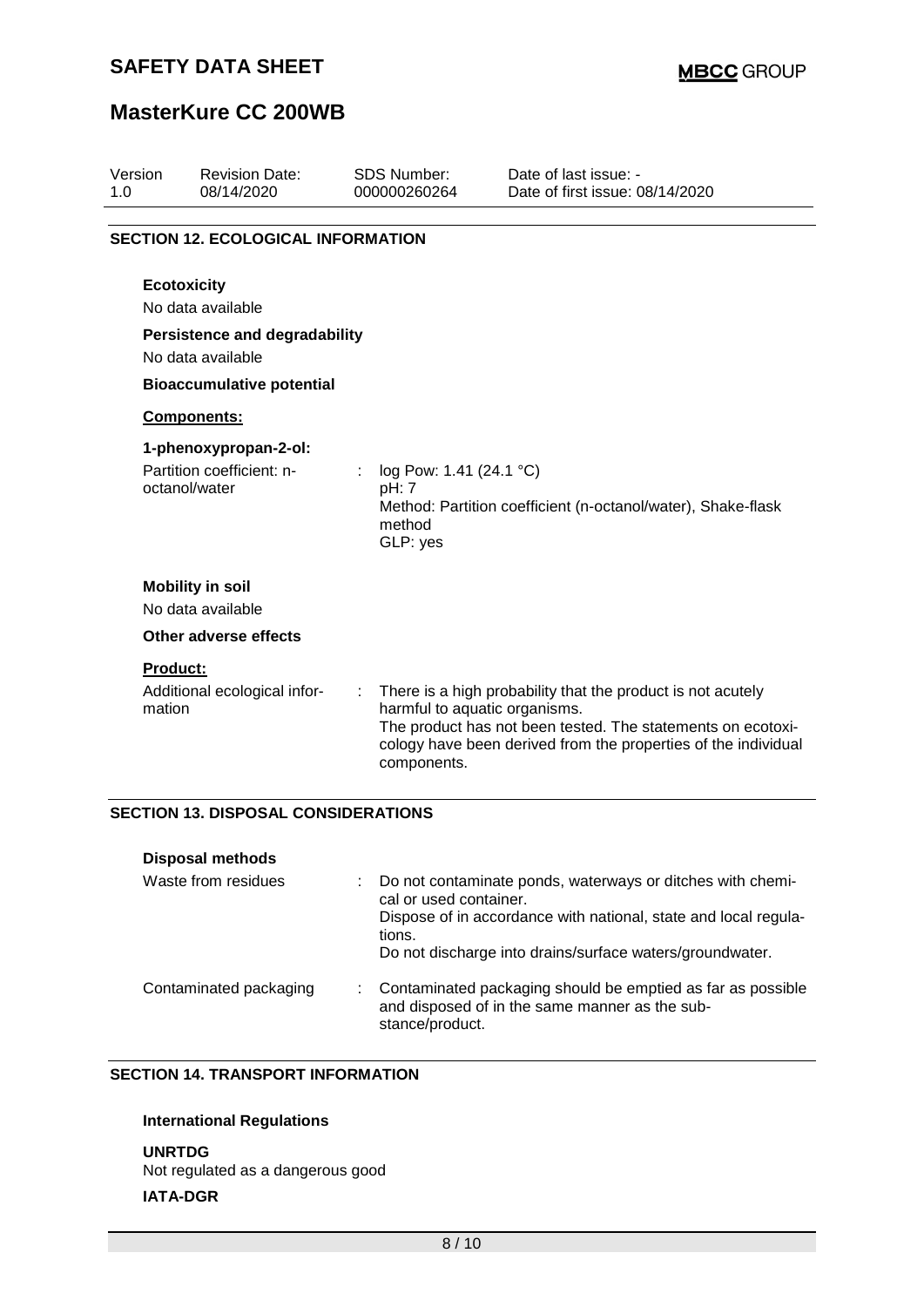## **MasterKure CC 200WB**

| Version<br>1.0                                                                                                      | <b>Revision Date:</b><br>08/14/2020                   | SDS Number:<br>000000260264 | Date of last issue: -<br>Date of first issue: 08/14/2020                   |  |  |
|---------------------------------------------------------------------------------------------------------------------|-------------------------------------------------------|-----------------------------|----------------------------------------------------------------------------|--|--|
|                                                                                                                     | Not regulated as a dangerous good                     |                             |                                                                            |  |  |
|                                                                                                                     | <b>IMDG-Code</b><br>Not regulated as a dangerous good |                             |                                                                            |  |  |
| Transport in bulk according to Annex II of MARPOL 73/78 and the IBC Code<br>Not applicable for product as supplied. |                                                       |                             |                                                                            |  |  |
|                                                                                                                     | <b>Domestic regulation</b>                            |                             |                                                                            |  |  |
| <b>TDG</b>                                                                                                          | Not regulated as a dangerous good                     |                             |                                                                            |  |  |
| <b>SECTION 15. REGULATORY INFORMATION</b>                                                                           |                                                       |                             |                                                                            |  |  |
|                                                                                                                     |                                                       |                             | The ingredients of this product are reported in the following inventories: |  |  |

DSL **EXECUTE:** On the inventory, or in compliance with the inventory

#### **SECTION 16. OTHER INFORMATION**

#### **Full text of other abbreviations**

AICS - Australian Inventory of Chemical Substances; ANTT - National Agency for Transport by Land of Brazil; ASTM - American Society for the Testing of Materials; bw - Body weight; CMR - Carcinogen, Mutagen or Reproductive Toxicant; DIN - Standard of the German Institute for Standardisation; DSL - Domestic Substances List (Canada); ECx - Concentration associated with x% response; ELx - Loading rate associated with x% response; EmS - Emergency Schedule; ENCS - Existing and New Chemical Substances (Japan); ErCx - Concentration associated with x% growth rate response; ERG - Emergency Response Guide; GHS - Globally Harmonized System; GLP - Good Laboratory Practice; IARC - International Agency for Research on Cancer; IATA - International Air Transport Association; IBC - International Code for the Construction and Equipment of Ships carrying Dangerous Chemicals in Bulk; IC50 - Half maximal inhibitory concentration; ICAO - International Civil Aviation Organization; IECSC - Inventory of Existing Chemical Substances in China; IMDG - International Maritime Dangerous Goods; IMO - International Maritime Organization; ISHL - Industrial Safety and Health Law (Japan); ISO - International Organisation for Standardization; KECI - Korea Existing Chemicals Inventory; LC50 - Lethal Concentration to 50 % of a test population; LD50 - Lethal Dose to 50% of a test population (Median Lethal Dose); MARPOL - International Convention for the Prevention of Pollution from Ships; n.o.s. - Not Otherwise Specified; Nch - Chilean Norm; NO(A)EC - No Observed (Adverse) Effect Concentration; NO(A)EL - No Observed (Adverse) Effect Level; NOELR - No Observable Effect Loading Rate; NOM - Official Mexican Norm; NTP - National Toxicology Program; NZIoC - New Zealand Inventory of Chemicals; OECD - Organization for Economic Co-operation and Development; OPPTS - Office of Chemical Safety and Pollution Prevention; PBT - Persistent, Bioaccumulative and Toxic substance; PICCS - Philippines Inventory of Chemicals and Chemical Substances; (Q)SAR - (Quantitative) Structure Activity Relationship; REACH - Regulation (EC) No 1907/2006 of the European Parliament and of the Council concerning the Registration, Evaluation, Authorisation and Restriction of Chemicals; SADT - Self-Accelerating Decomposition Temperature; SDS - Safety Data Sheet; TCSI - Taiwan Chemical Substance Inventory; TDG - Transportation of Dangerous Goods; TSCA - Toxic Substances Control Act (United States); UN - United Nations; UNRTDG - United Nations Recommendations on the Transport of Dangerous Goods; vPvB - Very Persistent and Very Bioaccumulative; WHMIS - Workplace Hazardous Materials Information System